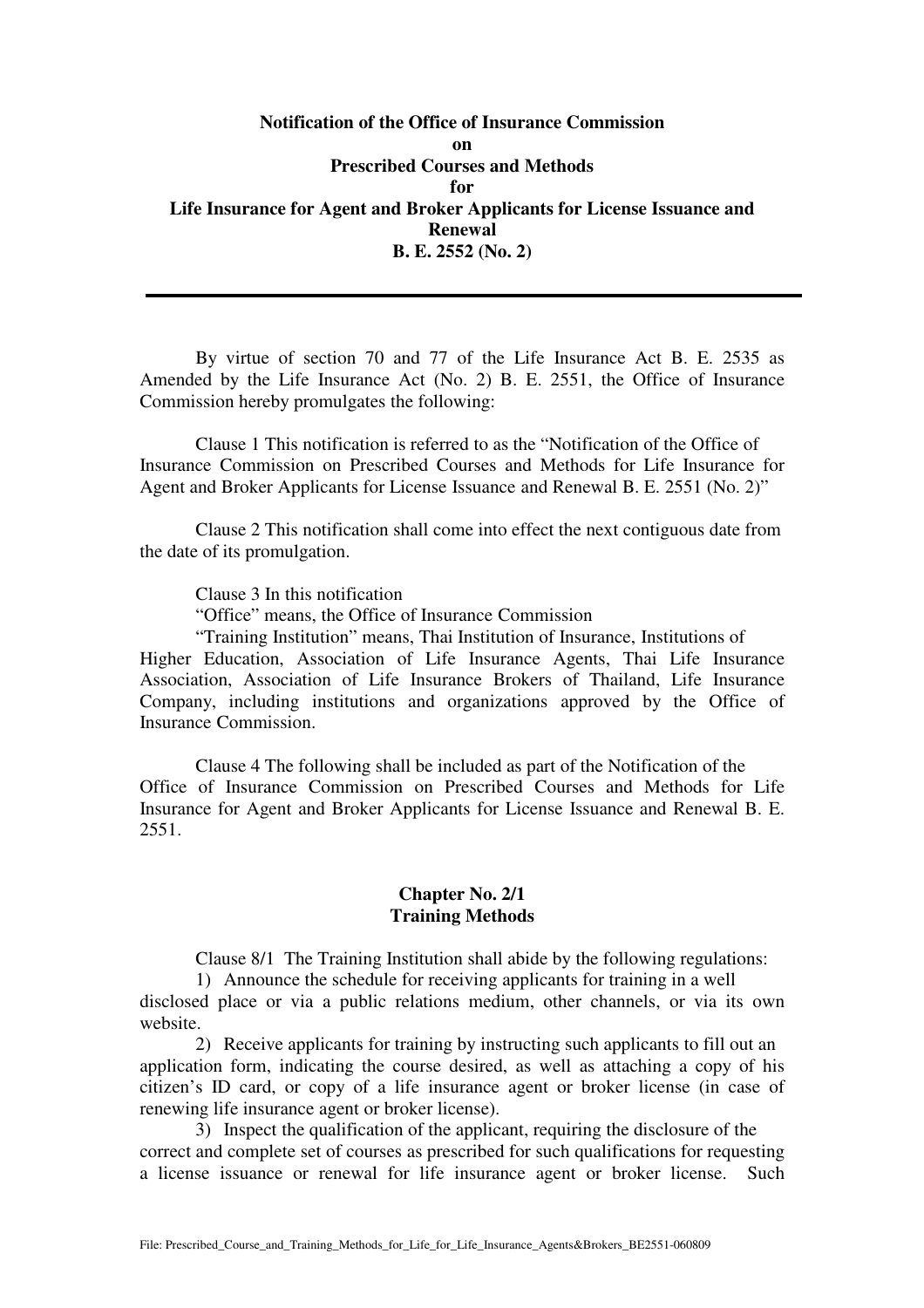inspection shall be done via the website of the Office of Insurance Commission: http://eservice.oic.or.th/ eService/ Search/ Broker/ ersonAllow.asx

4) Announce the list of names of eligible applicants for training in a well disclosed place or via the Training Institution's own website at least three days before the date of initiation of the training.

5) Send applicant information to the Office of Insurance Commission via the virtual network (VPN) prior to the initial training date by at least three days, details as follows:

(1) Name of the Training Institution

(2) Training Institution's code

(3) Name-Surname and citizen's ID card no. of the applicant

(4) Type of license and license no. (case of renewal)

(5) Course name

- (6) Date of training
- (7) Training venue

 6) The Training Institution must provide training according the prescribed courses. It must also manage the schedule by ensuring the trainees attend the courses on time at their respective venues. It must make sure that trainees sign-in during both the morning session and the afternoon session, while also ensuring that trainees signin by themselves. Any trainee reaching the training venue later than the scheduled time by at least thirty minutes, such trainee shall lose his privilege to train.

 7) The trainers (i.e. lecturers, etc.) must be approved by the Office, with their names listed in the training plan under their respective categories.

 8) The Training Institution must provide training manuals approved by the Office to the trainees.

 9) The Training Institution must ensure that trainees fill out the training lecturer survey at the end of the training course.

 10) The Training Institution must send all applicants' complete information to the Office via the virtual network (VPN) within three days from the date on which the training course ends, details of submission as follows:

(1) Name of the Training Institution

(2) Training Institution's code

(3) Name-Surname and citizen's ID card no. of the

applicant

(4) Type of license and license no. (case of renewal)

(5) Course name

(6) Date of issuance of letter certifying receipt of training

 11) Where the Training Institution receives all applicants for training in according to the training plan approved by the Office of Insurance Commission, but the training schedule is delayed or training by the such institution is cancelled; such Training Institution must appoint a new Training Institution to fulfill its training responsibilities.

 Clause 8/2 The Training Institution must keep all evidence from the applicants, including, application slips, training documents, applicant information, training evaluation forms. It must also provide a summary of the training results for all training courses run in two year intervals to the Office, pending request for such by the Office.